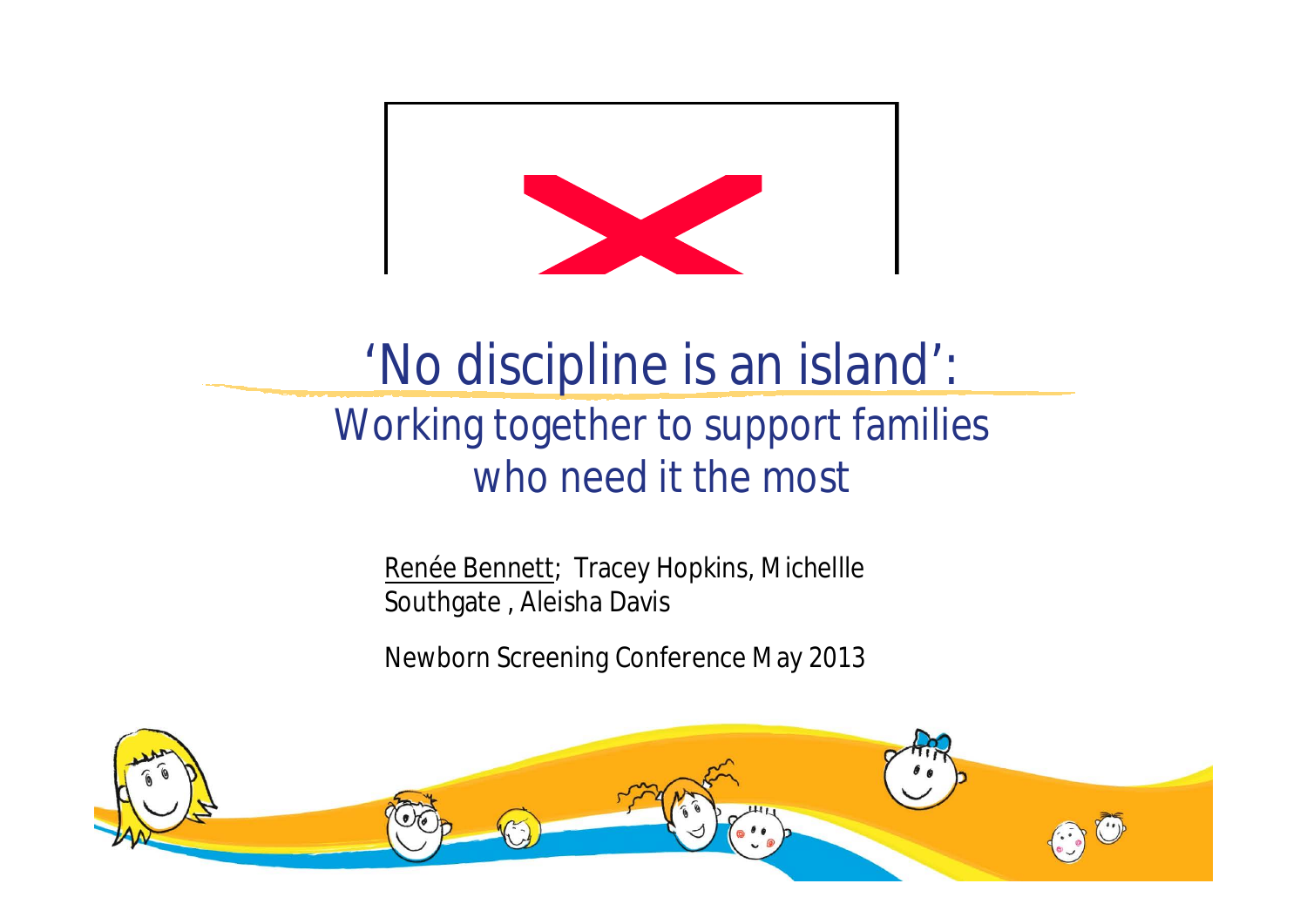

The Shepherd Centre is a proud member of First Voice, a national alliance of member organisations whose primary focus is the provision of listening and spoken language for children who are deaf or hearing impaired



#### a firstvoice centre



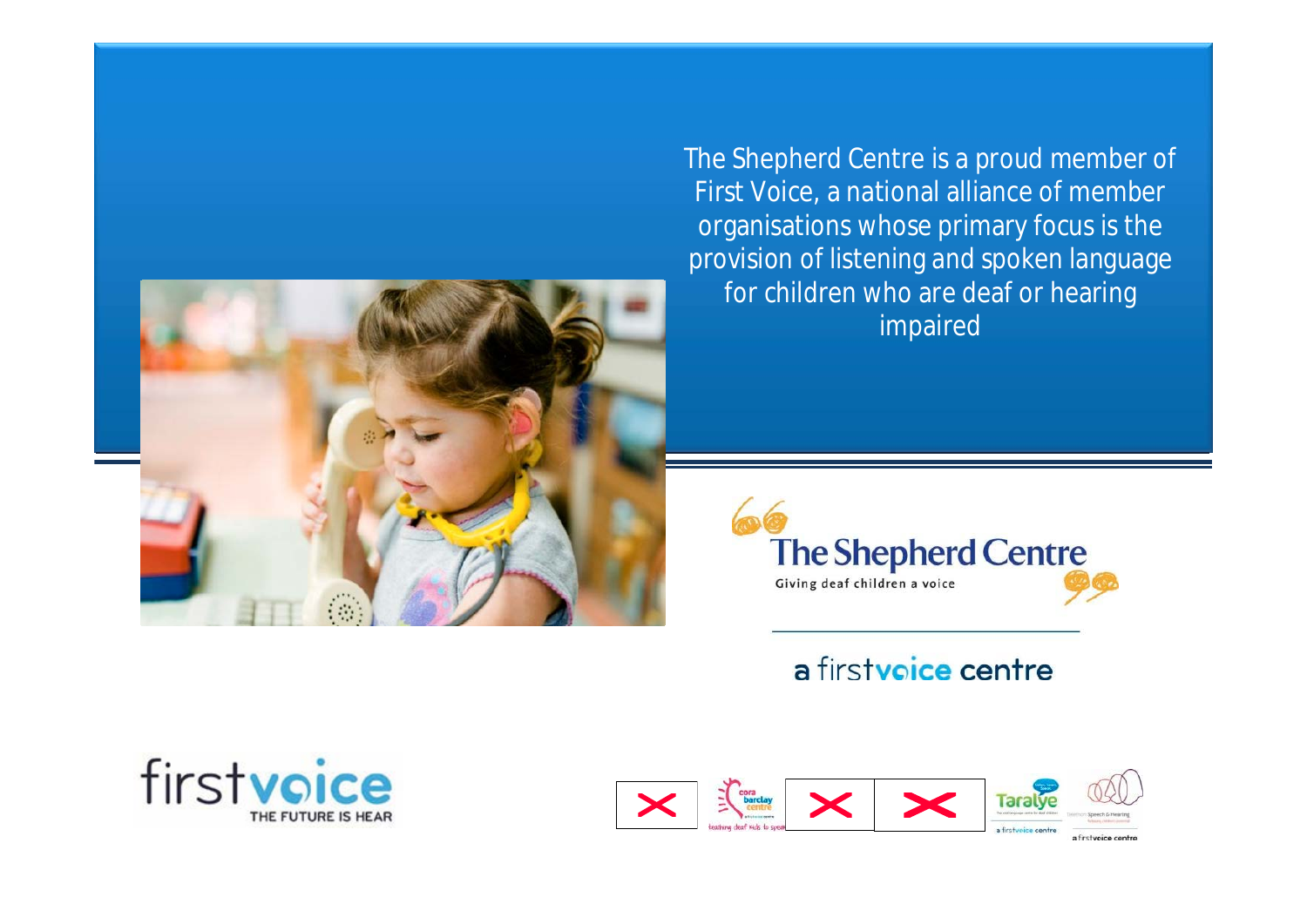# The Shepherd Centre

- Early intervention & Paediatric Implant Program
- Focusing on Listening and Spoken Language (Auditory–Verbal Therapy)
- Interdisciplinary team including Paediatric Audiologists, Child & Family Counsellors, Assessments and Research.
- Programs at 5 centres across NSW & ACT (including one here at the Hearing Hub)
- Since  $1970 > 2,000$  children, Currently providing services to  $> 400$  families
- Families with a wide range of backgrounds: geographical, linguistic, cultural, SES.
- Children with
	- All levels of hearing from mild and unilateral through to profound and total
	- All devices including CI, HA, BC, Baha, & a small number of unaided
	- Additional needs, late onset, early and late entry to EI, learning English & other languages

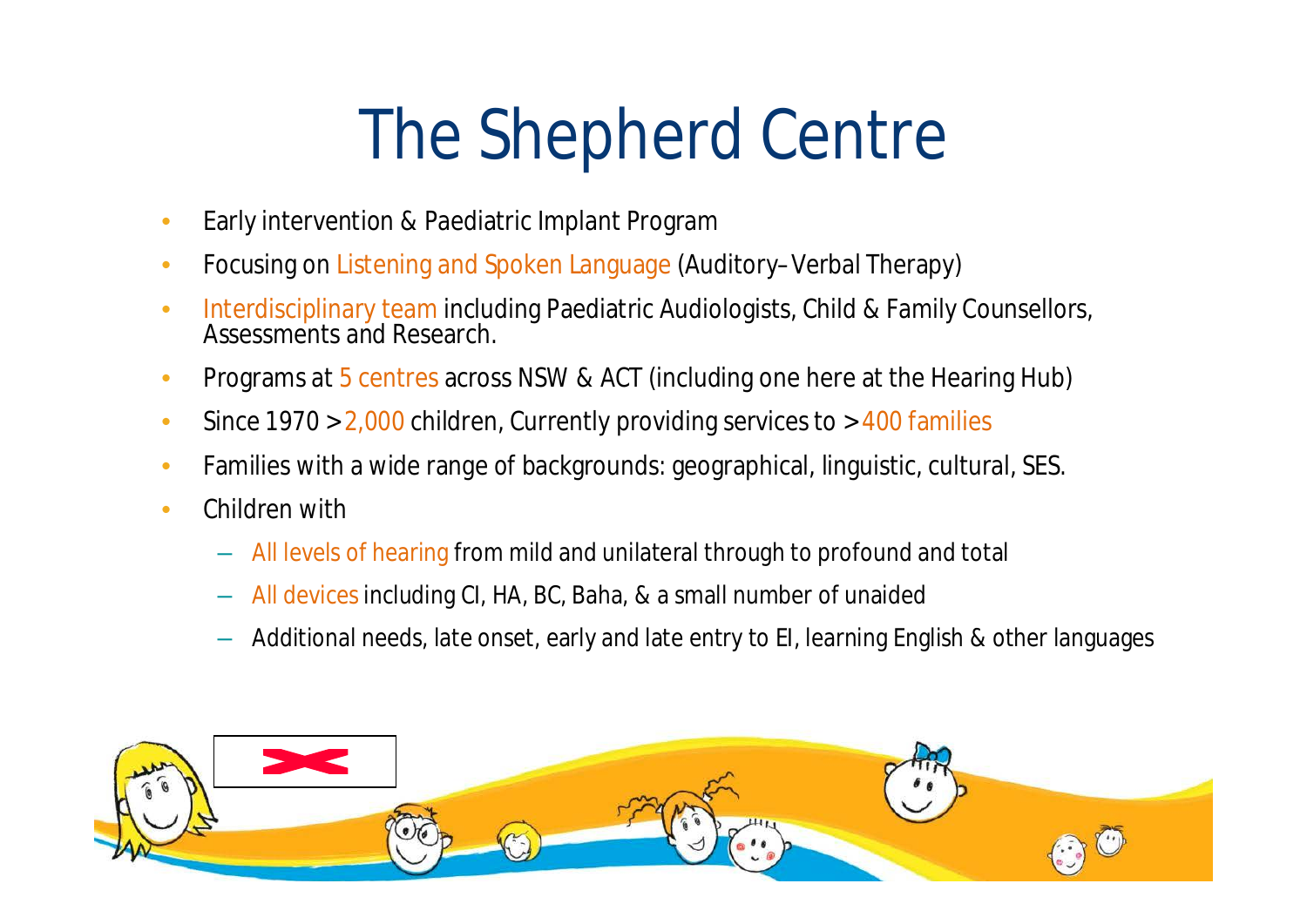#### Interdisciplinary Team Work



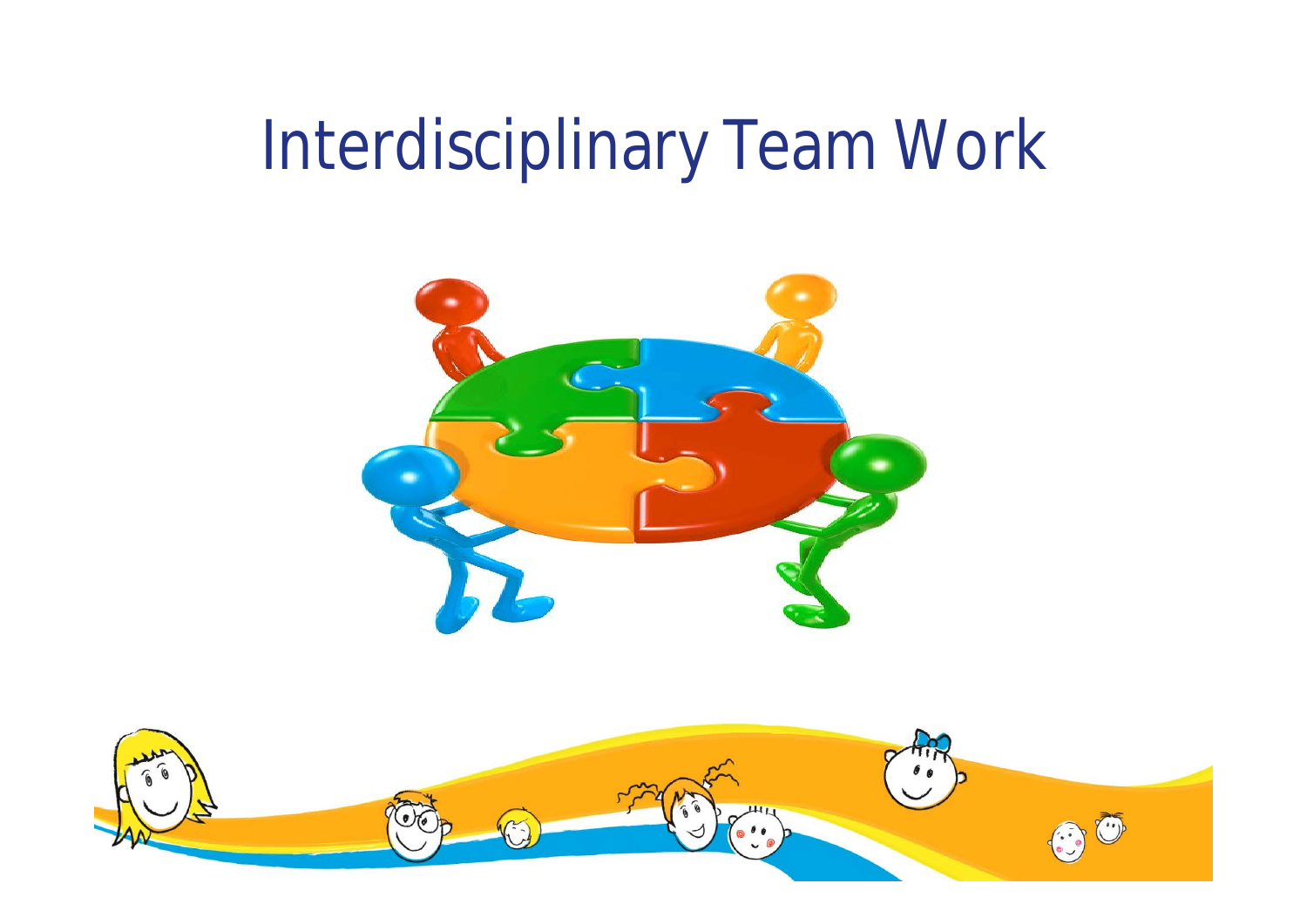#### How this works at TSC



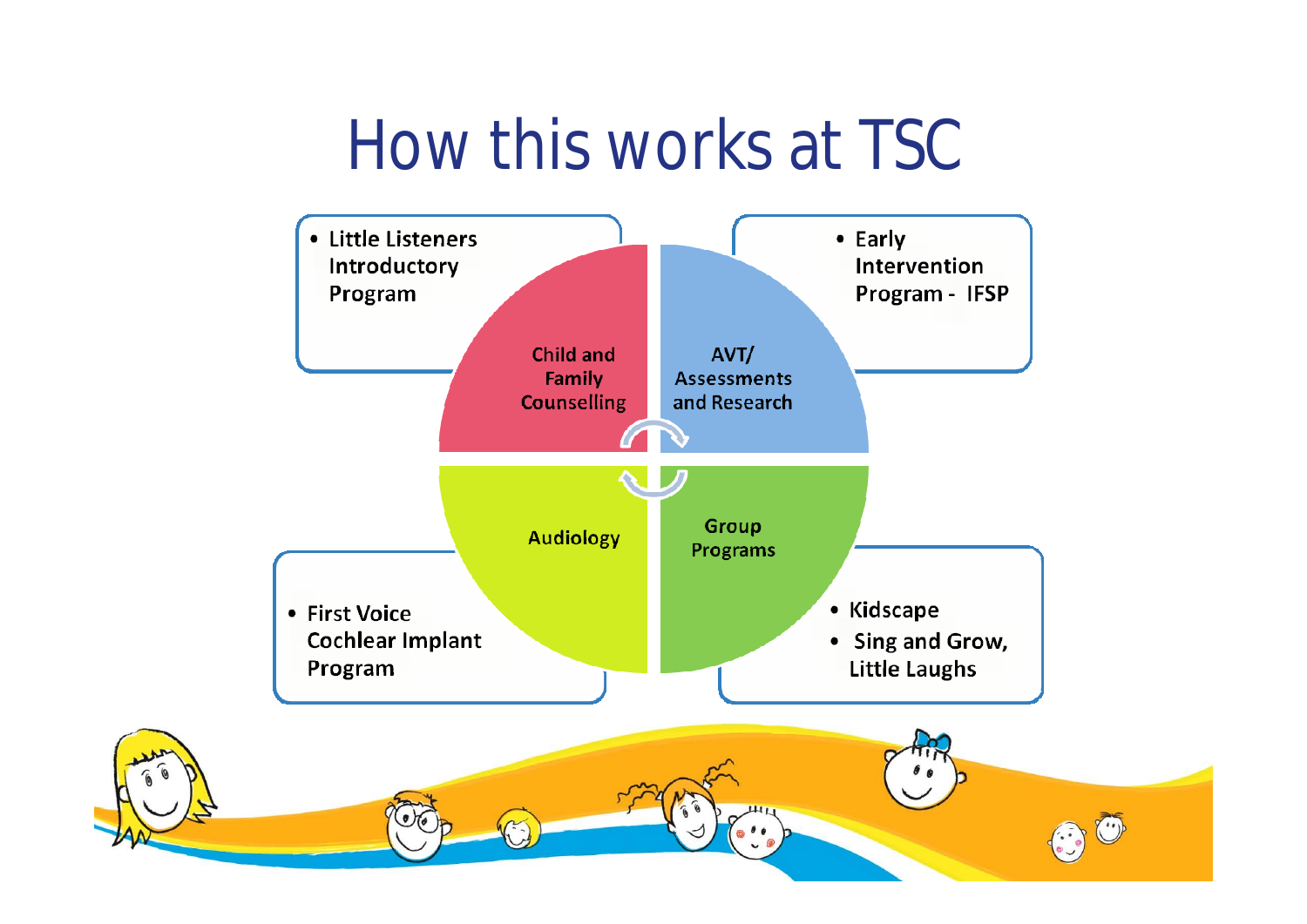#### Past twelve months

- 6215 Clinical appointments with families
- 1198 joint appointments with families
- 19 % joint appointments with families

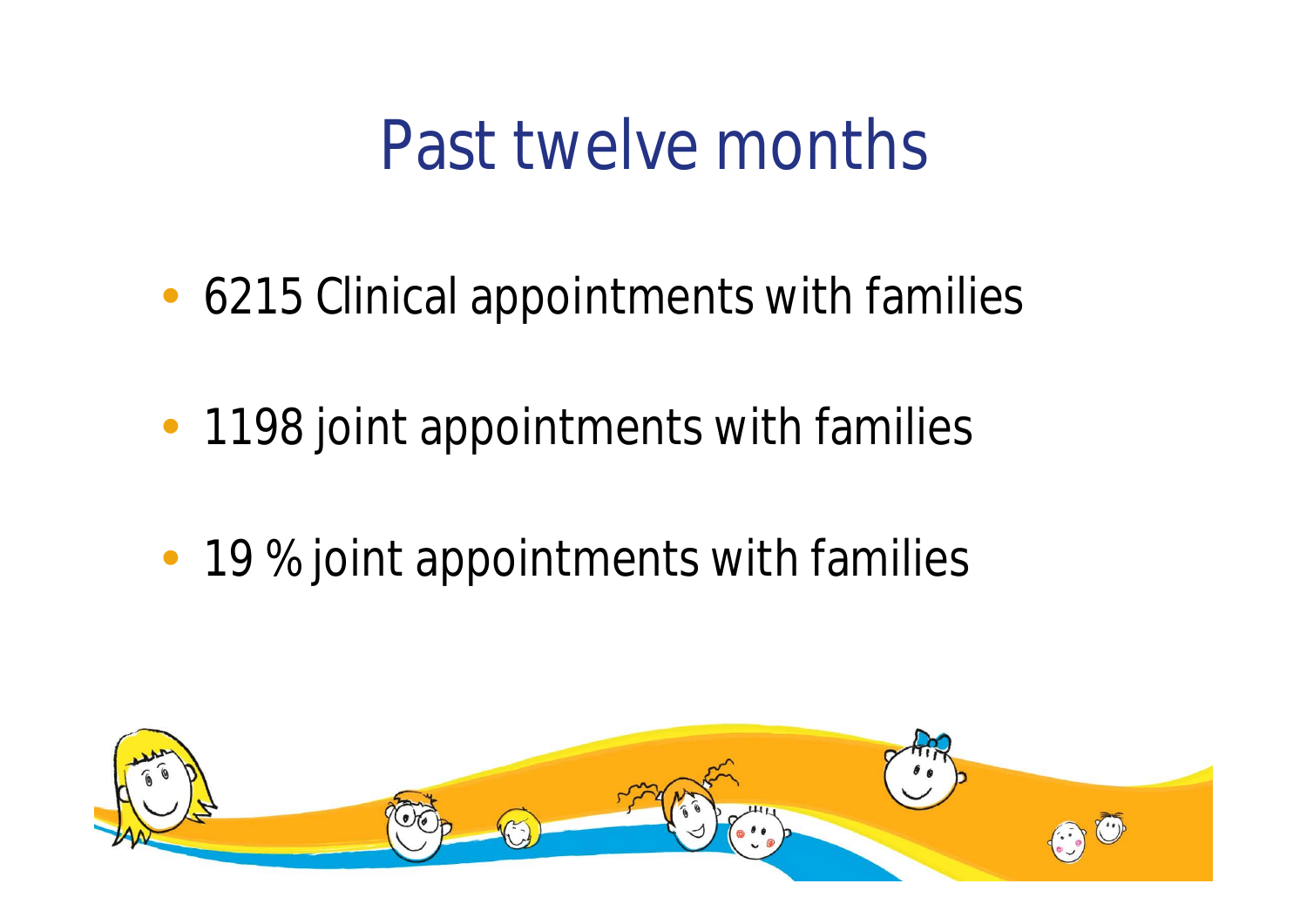#### Family –Centred Model

"Professionals view families as equal partners. Intervention is individualised, flexible and responsive to the family-identified needs of each child and family. Intervention focuses on strengthening and supporting family functioning. Families are the ultimate decision-maker".

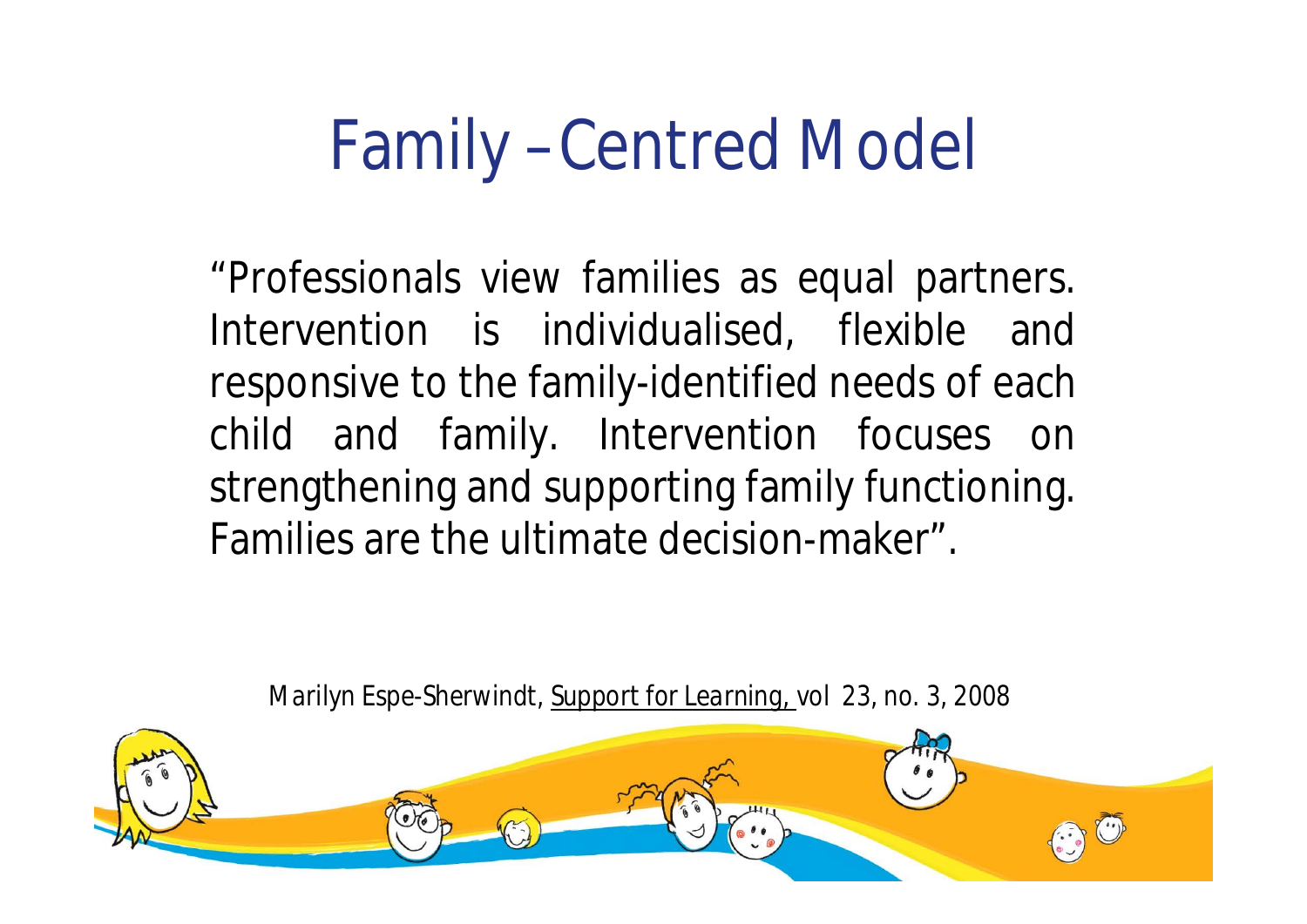#### Why a Child and Family Counselling Service ?

- Importance of family engagement, expectation levels of family, cultural differences, parental stress and family functioning.
- Introducing the Karitane Parenting Confidence Scale – to identify families early.

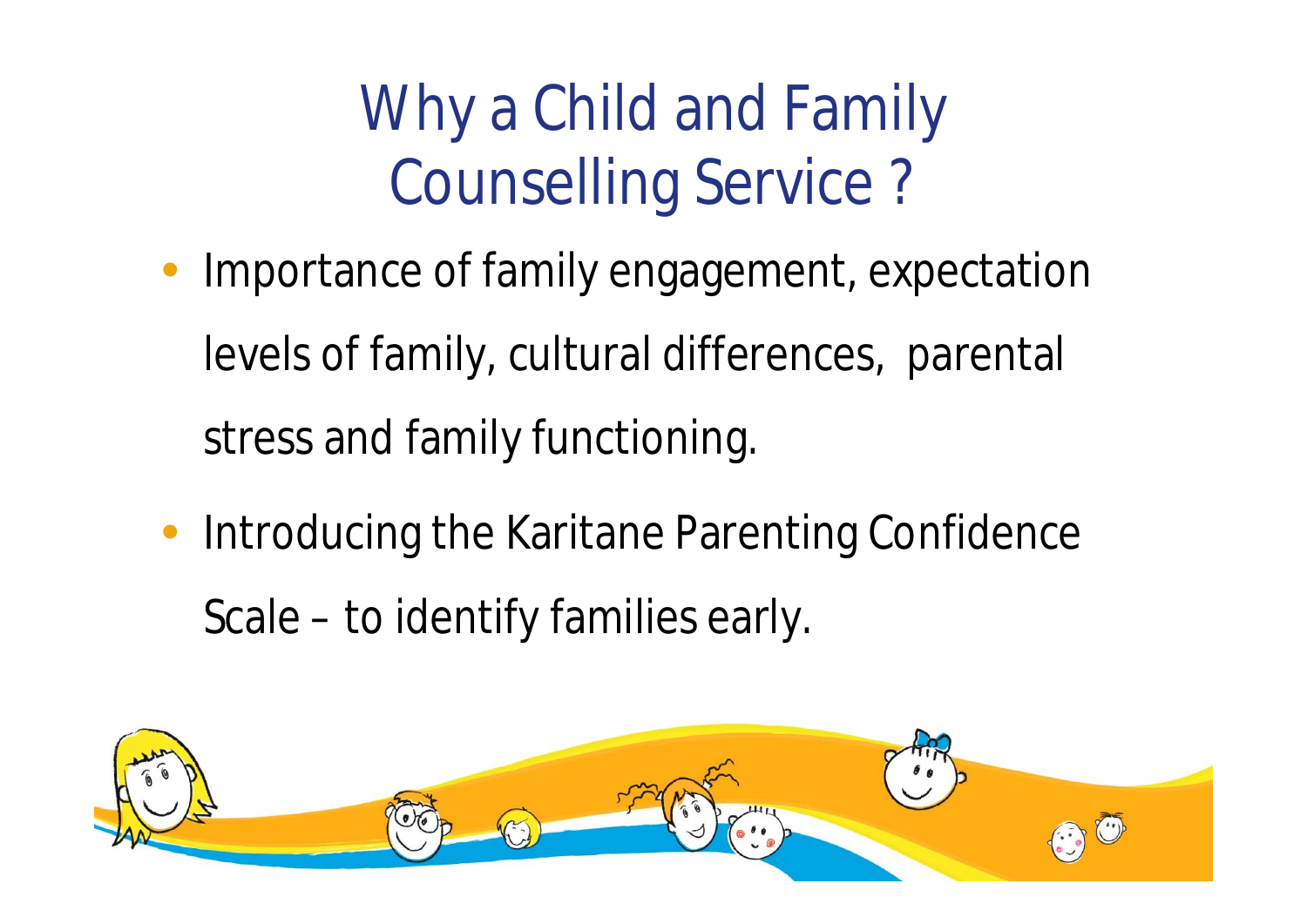### Case Example

- Child diagnosed with bilateral profound hearing loss at 18 months
- No hearing screen at birth overseas.
- Progressed to CI evaluation
- Bi-lateral CI's
- Family struggles around keeping CI's on.

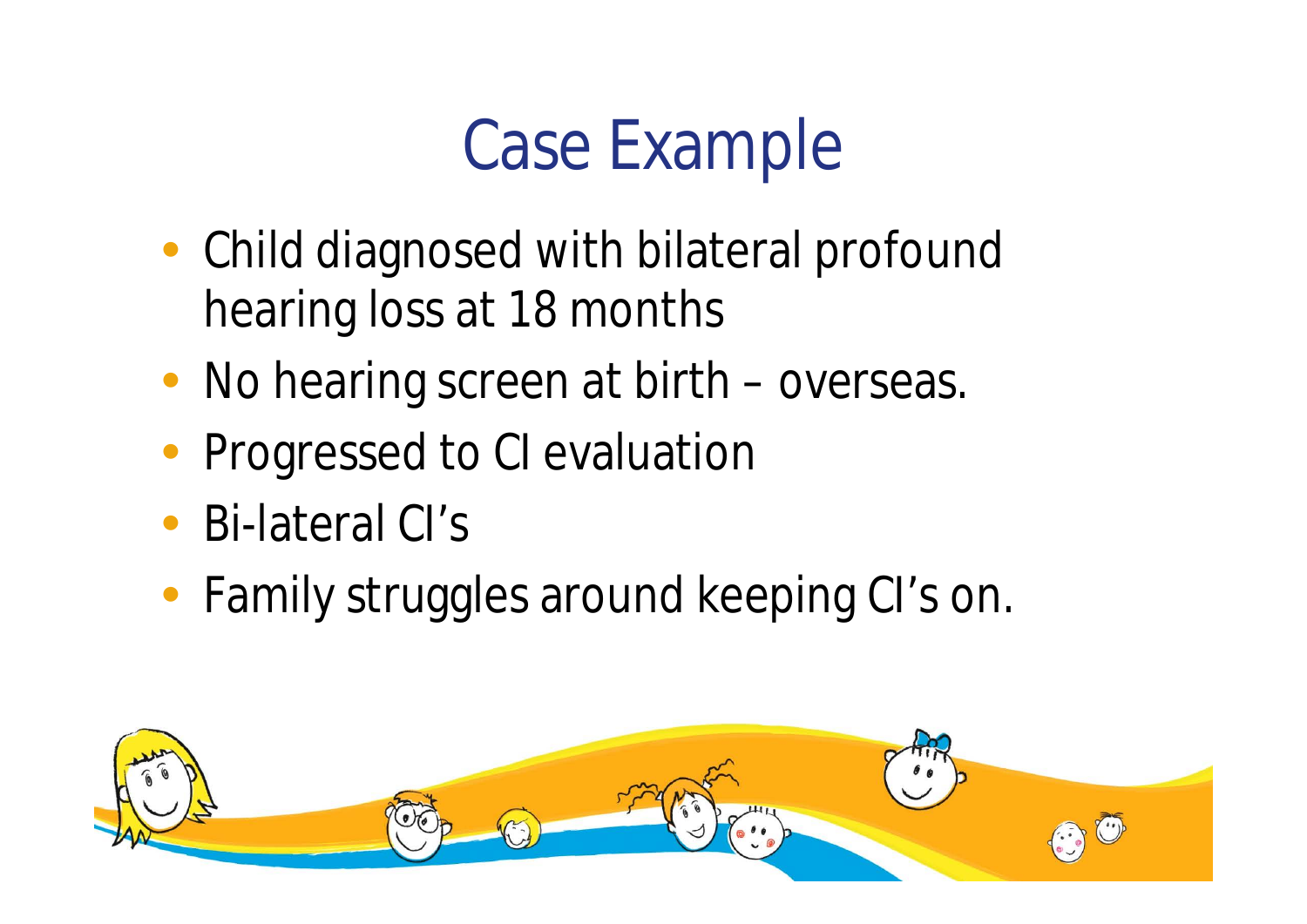# Challenges and Questions

- Are we really as family-centred as we think?
- Is our program as socially inclusive as we would like?
- How can we do this better?
- How can we use further research, input from families and services sharing information to make a difference to families!

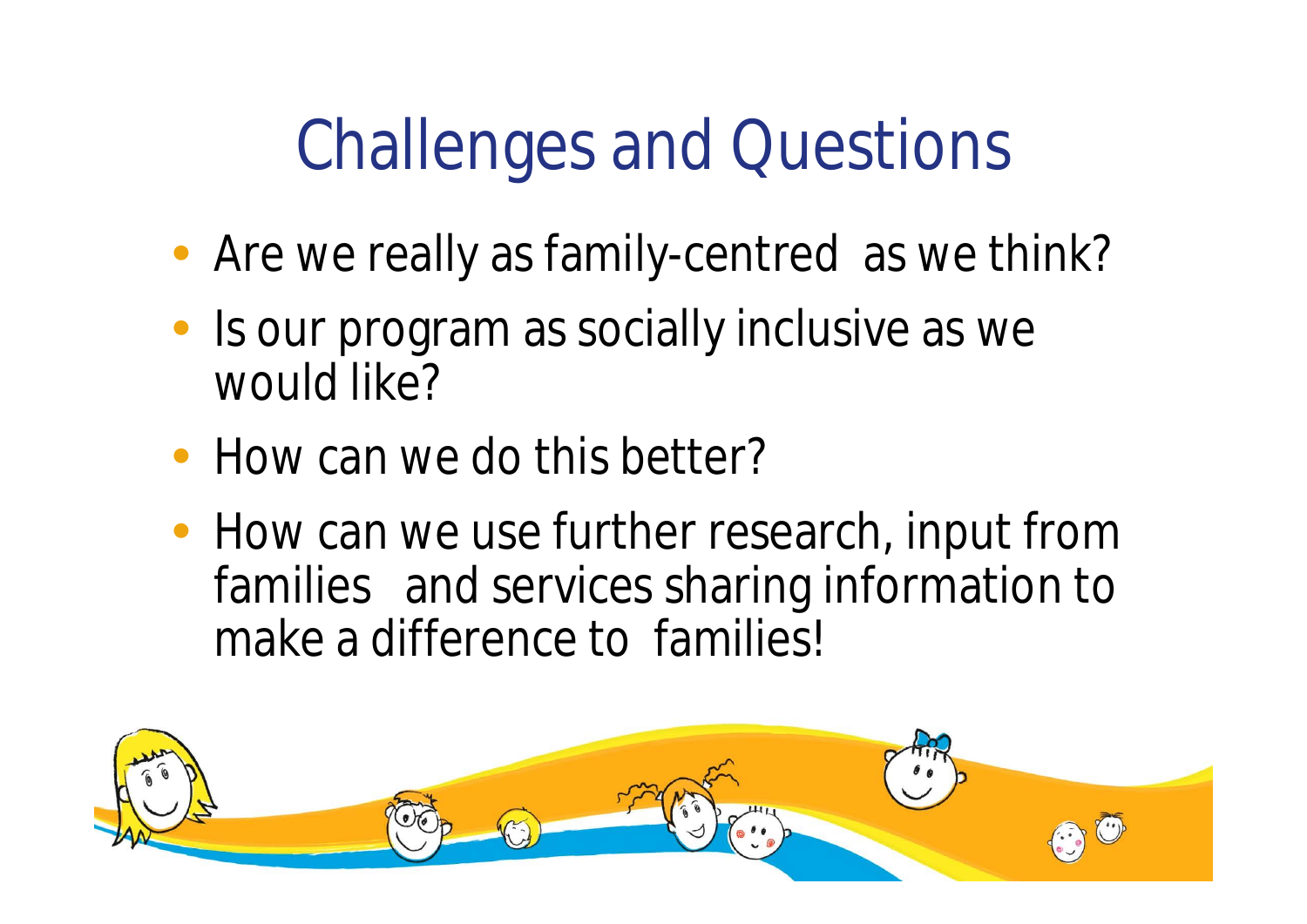#### Acknowledgments

**Listening & Spoken Language Therapist: Child & Family Counsellors Cochlear Implant Surgeons Director of Clinical Programs:** Aleisha Davis, LSLS Cert AVT **CEO:** Jim Hungerford

Anne Fulcher, LSLS Cert AVT Michelle Southgate Dr Thomas Kertesz Lisa Nailand, LSLS Cert AVT Alison Hersee **ENT Specialists** Danielle Slack, LSLS Cert AVT Sara Luscombe Dr Nigel Biggs Ingrid Steyns, LSLS Cert AVT **Dr Simon Greenberg** Janna Weller, LSLS Cert AVT **Research & Assessments** Dr Tim Makeham Jen Whiteway, LSLS Cert AVT Tracy Hopkins, LSLS Cert AVT Samantha Arnison, LSLS Cert AVT Patsy O'Connell **Group Programs/Early Education** Rashmi Hiriyur, LSL Therapist Niamh O'Reilly Kristin Bayley, LSL Therapist **Audiology Team** Ali Corlette, LSL Therapist Yetta Abrahams **Clinical Programs Admin** Fiona Deeney, LSL Therapist Kristan Abela Sharon Hill Jessica Evers, LSL Therapist Shellie Lavery Ann Wright Jenna Golab, LSL Therapist Katie Neal Katherine Saunders Joanna McAdam, LSL Therapist Marian Marlene Aoun Victoria McKinnon, LSL Therapist **Information & Analysis** Heather Berlee Amber Monk, LSL Therapist Alyshia Hansen Ha Thanh Lam, LSL Therapist Yeeka Yau

Donna Sperandio, LSLS Cert AVT Renee Bennett Dr Phillip Chang